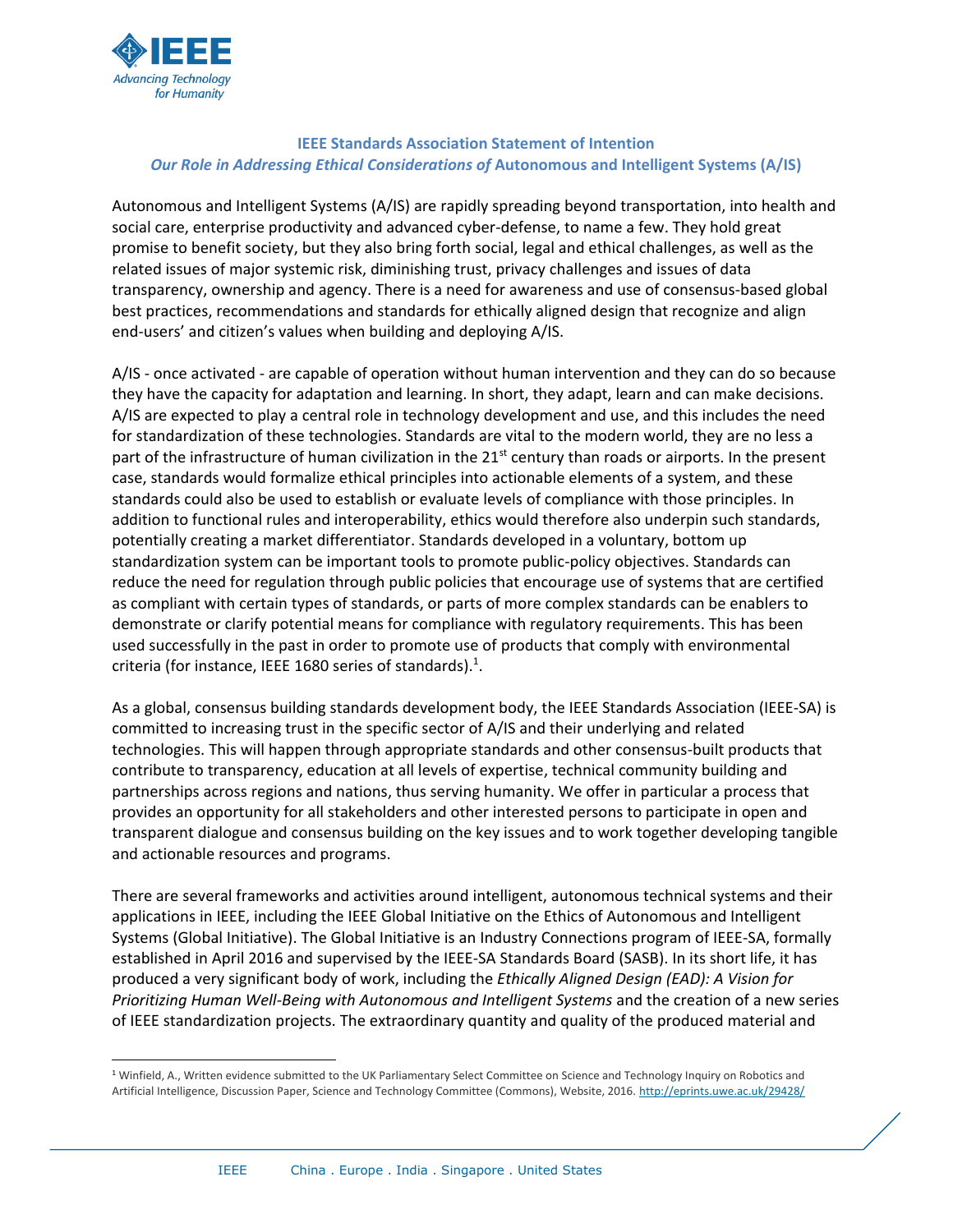ideas position IEEE as a pioneer in the field, and connect it with a host of very influential networks and actors. IEEE-SA supports both morally and materially the Global Initiative in its mission to ensure that every stakeholder involved in the design and development of A/IS is educated, trained and empowered to prioritize ethical considerations so that these technologies are advanced for the benefit of humanity.

Through this statement, IEEE-SA declares its intention to make use of material produced by the Global Initiative as well as of its vast network of experts, in order to engage in this field with other actors and entities, world-wide, in particular with the private and public sector, including through delivering input and feedback on demand.

The target groups are policy makers, regulators, technical standards developers, pertinent international and inter-governmental organizations and technology developers and users around the globe. The engagements would be aimed at:

- Addressing the fundamental ethical and societal issues and implications of A/IS in regulations, policies, standards and treaties. This would contribute in IEEE taking a leadership role in addressing ethically aligned design in A/IS technology development, standardization and use with the aim of building confidence and trust in A/IS. By taking into account human rights, human and social well-being, accountability and transparency in A/IS technology development, standardization and use, the societal and economic benefits of A/IS would be realized more readily.
- Establishing and implementing practices and instruments that will allow innovative and impactful A/IS, while ensuring that these technologies are developed and used responsibly and with accountability.
- Being proactive in proposing adequate policies for the successful and safe development and implementation of A/IS.
- Identifying opportunities to bring the IEEE Global Initiative's body of work -- *Ethically Aligned Design: A Vision for Prioritizing Human Well-Being with Autonomous and Intelligent Systems* and the associated IEEE 7000™ series of standards -- into practice.
- Collaborating with global partners to set precedents through standards and best practices.

This statement was developed by the IEEE-SA and represents the considered judgment of a group of IEEE-SA members with expertise in the subject field. IEEE-SA, a globally recognized standards-setting body within IEEE, develops consensus standards through an open process that engages industry and brings together a broad stakeholder community. IEEE standards set specifications and best practices based on current scientific and technological knowledge. The IEEE-SA has a portfolio of over 1,200 active standards and over 650 standards under development. The positions taken by IEEE-SA do not necessarily reflect the views of IEEE, or its other organizational units.

## **Background**

IEEE's collective experience, expertise, and programs that are (per IEEE's tagline) "Advancing Technology for Humanity" are outlined below. IEEE is not only large in numbers and influence but is also capable of understanding key societal and ethical challenges with A/IS technologies and transforming this understanding – through IEEE SA – into actionable, consensus-based deliverables, such as guidelines, policy recommendations and standardization projects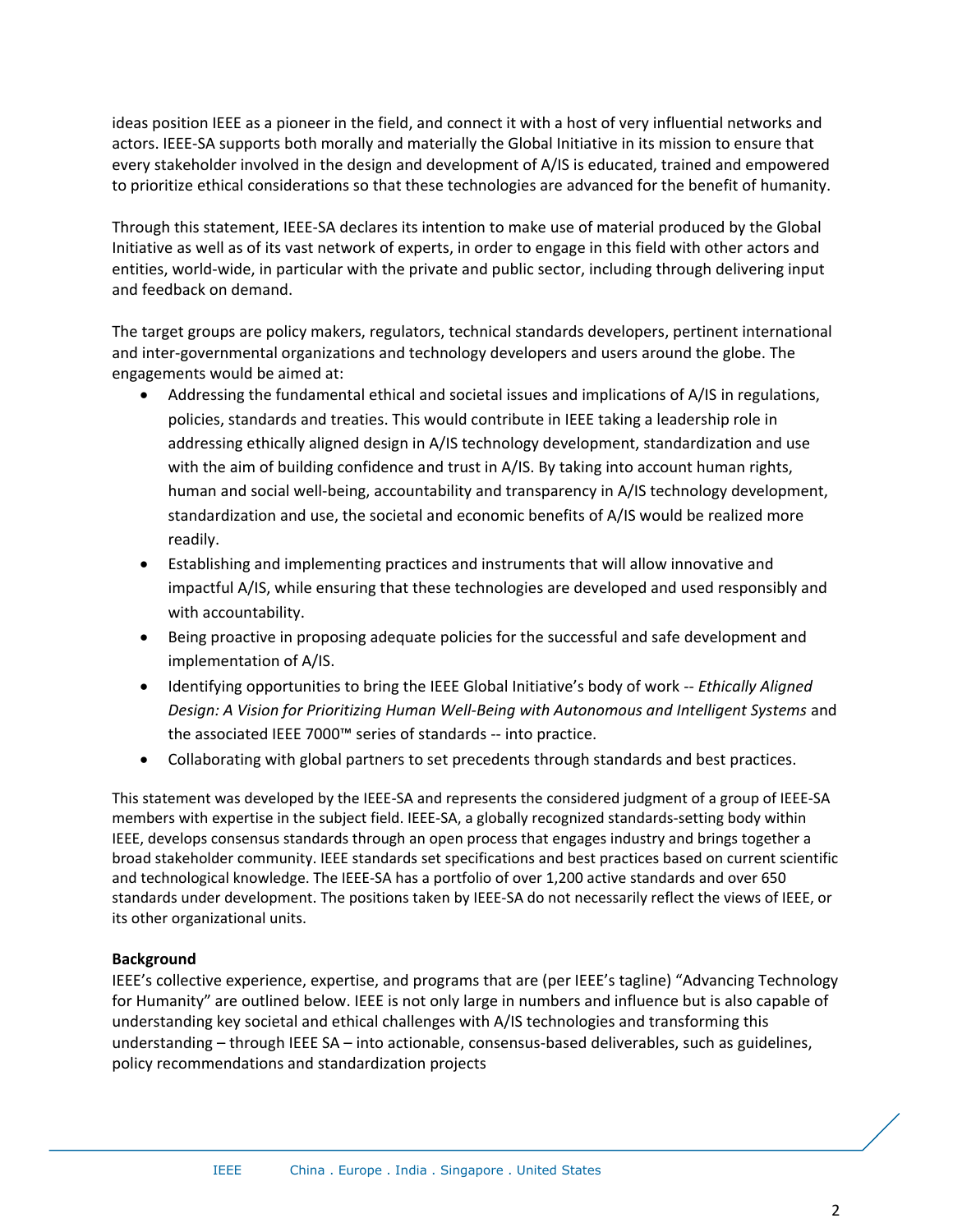[The IEEE Global Initiative on Ethics of Autonomous and Intelligent Systems](http://standards.ieee.org/develop/indconn/ec/autonomous_systems.html) (A/IS) was launched in April of 2016 to move beyond the paranoia and the uncritical admiration regarding autonomous and intelligent technologies and to illustrate that aligning technology development and use with ethical values will help advance innovation while diminishing fear in the process.

The goal of The IEEE Global Initiative is to incorporate ethical aspects of human well-being that may not automatically be considered in the current design and manufacture of A/IS technologies and to reframe the notion of success so human progress can include the intentional prioritization of individual, community and societal ethical values.

The Mission of The IEEE Global Initiative is to ensure every stakeholder involved in the design and development of autonomous and intelligent systems is educated, trained and empowered to prioritize ethical considerations so that these technologies are advanced for the benefit of humanity.

The IEEE Global Initiative has two primary outputs – the creation and iteration of a body of work known as *[Ethically Aligned Design: A Vision for Prioritizing Human Well-Being with](http://standards.ieee.org/news/2016/ethically_aligned_design.html) Autonomous and Intelligent [Systems](http://standards.ieee.org/news/2016/ethically_aligned_design.html)<sup>2</sup>* ; and the identification and recommendation of ideas for Standards Projects focused on prioritizing ethical considerations in A/IS.

Version 1 of *Ethically Aligned Design* (EADv1) was released in December of 2016 as a Creative Commons document so any organization could utilize it as an immediate and pragmatic resource. Launched as a Request for Input (RFI) to solicit response from the public in a globally consensus-building manner, the document received over two hundred pages of feedback at the time of the RFI's deadline.

This version of EAD was created by over 100 Global AI/Ethics experts, in a bottom up, globally open and transparent process, featuring eight sections focused on key areas like Law, Personal Data, Autonomous Weapons and Methodologies for Ethical Design. It contains over eighty key Issues and Candidate Recommendations and is designed as the "go-to" resource to help technologists and policy makers prioritize ethical considerations in AI/AS.

- An **overview of the document can be viewed** here.<sup>3</sup>
- Information about the Initiative's [Committees and Members can be viewed here.](http://standards.ieee.org/develop/indconn/ec/ec_bios.pdf)<sup>4</sup>

*Ethically Aligned Design*, Version 2 (EADv2) features five new sections in addition to updated iterations of the original eight sections of EADv1. The IEEE Global Initiative has now increased from 100 AI/Ethics experts to more than 250 individuals including new members from China, Japan, South Korea, India and Brazil, and EADv2 now contains over 120 key Issues and Candidate Recommendations.

**•** Download *[Ethically Aligned Design version 2](http://standards.ieee.org/develop/indconn/ec/auto_sys_form.html)* at this link.<sup>5</sup>

Along with creating and evolving *Ethically Aligned Design*, members of The IEEE Global Initiative are encouraged to recommend Standards Projects to IEEE based on their work. Below are titles and

 $\overline{a}$ 

<sup>&</sup>lt;sup>2</sup> [http://standards.ieee.org/news/2016/ethically\\_aligned\\_design.html](http://standards.ieee.org/news/2016/ethically_aligned_design.html)

<sup>&</sup>lt;sup>3</sup> [http://standards.ieee.org/develop/indconn/ec/ead\\_brochure.pdf](http://standards.ieee.org/develop/indconn/ec/ead_brochure.pdf)

<sup>4</sup> [http://standards.ieee.org/develop/indconn/ec/ec\\_bios.pdf](http://standards.ieee.org/develop/indconn/ec/ec_bios.pdf)

<sup>5</sup> [http://standards.ieee.org/develop/indconn/ec/auto\\_sys\\_form.html](http://standards.ieee.org/develop/indconn/ec/auto_sys_form.html)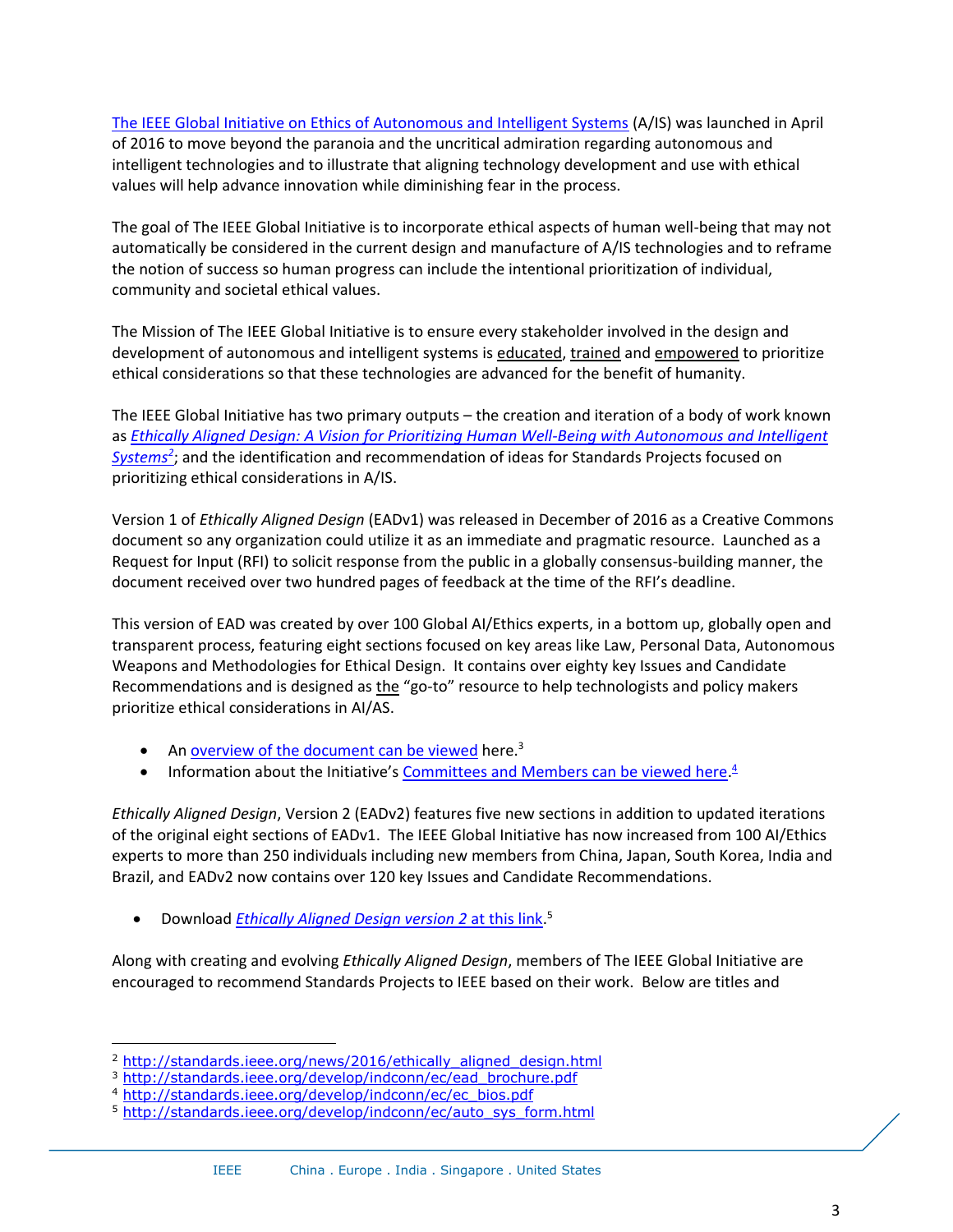descriptions for each of these approved IEEE Standards Projects. Information on each is available via the links included:

**IEEE P7000™ - [Model Process for Addressing Ethical Concerns During System Design](https://standards.ieee.org/develop/project/7000.html)<sup>6</sup> outlines an** approach for identifying and analyzing potential ethical issues in a system or software program from the onset of the effort. The values-based system design methods addresses ethical considerations at each stage of development to help avoid negative unintended consequences while increasing innovation.

**IEEE P7001™ - [Transparency of Autonomous Systems](https://standards.ieee.org/develop/project/7001.html)<sup>7</sup> provides a Standard for developing autonomous** technologies that can assess their own actions and help users understand why a technology makes certain decisions in different situations. The project also offers ways to provide transparency and accountability for a system to help guide and improve it, such as incorporating an event data recorder in a self-driving car or accessing data from a device's sensors.

IEEE P7002™ - **[Data Privacy Process](https://standards.ieee.org/develop/project/7002.html)<sup>8</sup> specifies how to manage privacy issues for systems or software that** collect personal data. It will do so by defining requirements that cover corporate data collection policies and quality assurance. It also includes a use case and data model for organizations developing applications involving personal information. The standard will help designers by providing ways to identify and measure privacy controls in their systems utilizing privacy impact assessments.

**IEEE P7003™ - [Algorithmic Bias Considerations](https://standards.ieee.org/develop/project/7003.html)<sup>9</sup> provides developers of algorithms for autonomous or** intelligent systems with protocols to avoid negative bias in their code. Bias could include the use of subjective or incorrect interpretations of data like mistaking correlation with causation. The project offers specific steps to take for eliminating issues of negative bias in the creation of algorithms. The standard will also include benchmarking procedures and criteria for selecting validation data sets, establishing and communicating the application boundaries for which the algorithm has been designed and guarding against unintended consequences.

**IEEE P7004™ - [Standard on Child and Student Data Governance](https://standards.ieee.org/develop/project/7004.html)<sup>10</sup> provides processes and certifications** for transparency and accountability for educational institutions that handle data meant to ensure the safety of students. The standard defines how to access, collect, share and remove data related to children and students in any educational or institutional setting where their information will be access, stored or shared.

**IEEE P7005™ - [Standard on Employer Data Governance](https://standards.ieee.org/develop/project/7005.html)<sup>11</sup> provides guidelines and certifications on** storing, protecting and using employee data in an ethical and transparent way. The project recommends tools and services that help employees make informed decisions with their personal information. The standard will help provide clarity and recommendations both for how employees can share their information in a safe and trusted environment as well as how employers can align with employees in this process while still utilizing information needed for regular work flows.

 $\overline{a}$ 

<sup>6</sup> <https://standards.ieee.org/develop/project/7000.html>

<sup>7</sup> <https://standards.ieee.org/develop/project/7001.html>

<sup>8</sup> <https://standards.ieee.org/develop/project/7002.html>

<sup>9</sup> <https://standards.ieee.org/develop/project/7003.html>

<sup>10</sup> <https://standards.ieee.org/develop/project/7004.html>

<sup>11</sup> <https://standards.ieee.org/develop/project/7005.html>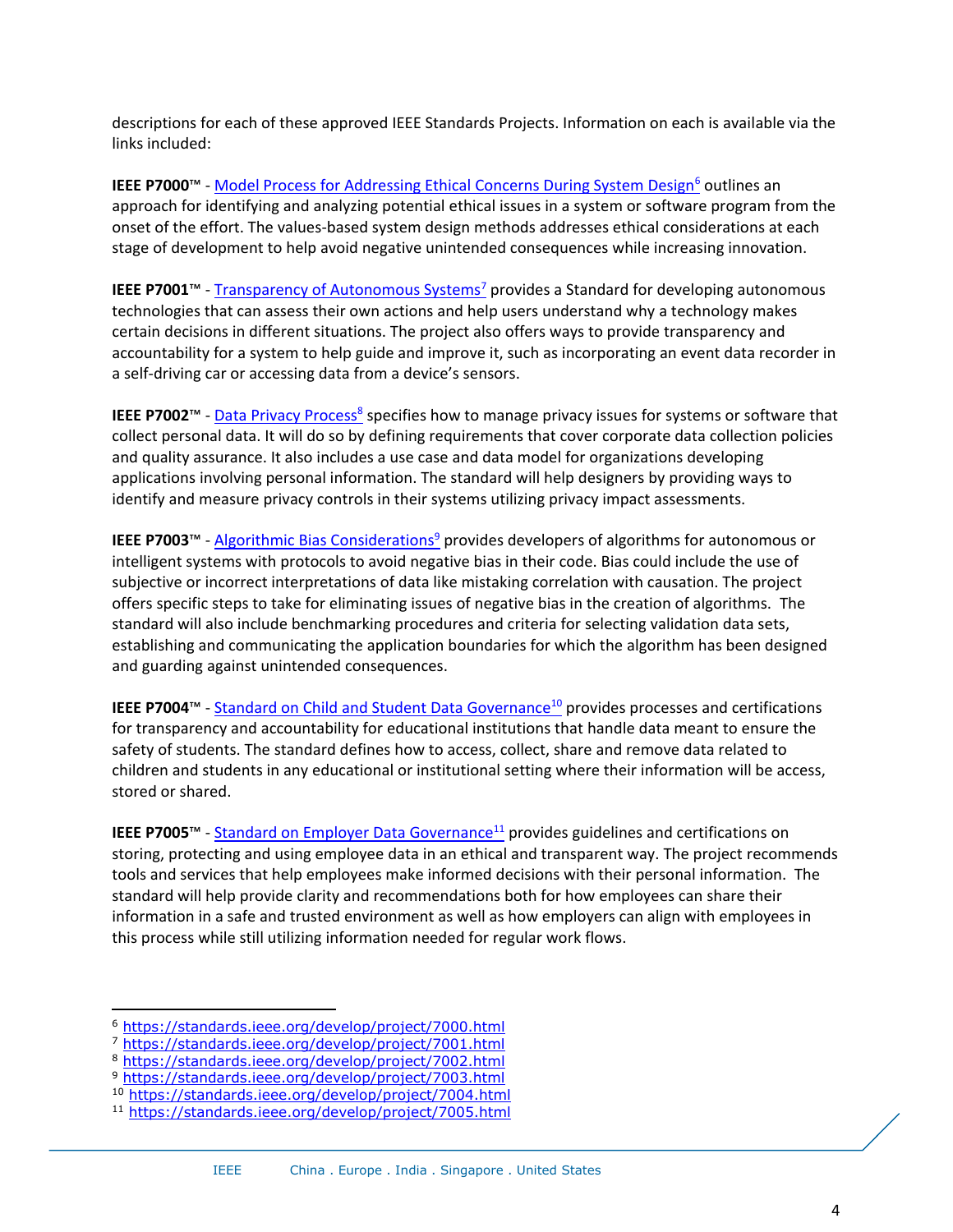**IEEE P7006™ - [Standard on Personal Data AI Agent Working Group](https://standards.ieee.org/develop/project/7006.html)<sup>12</sup> addresses concerns raised about** machines making decisions without human input. This standard hopes to educate government and industry on why it is best to put mechanisms into place to enable the design of systems that will mitigate the ethical concerns when AI systems can organize and share personal information on their own. Designed as a tool to allow any individual to essentially create their own personal "terms and conditions" for their data, the AI Agent will provide a technological tool for individuals to manage and control their identity in the digital and virtual world.

**IEEE P7007™ - [Ontological Standard for Ethically driven Robotics and Automation Systems](https://standards.ieee.org/develop/project/7007.html)<sup>13</sup> establishes a** set of ontologies with different abstraction levels that contain concepts, definitions and axioms that are necessary to establish ethically driven methodologies for the design of Robots and Automation Systems.

**IEEE P7008™ - [Standard for Ethically Driven Nudging for Robotic, Intelligent](https://standards.ieee.org/develop/project/7008.html) and Autonomous Systems<sup>14</sup>** establishes a delineation of typical nudges (currently in use or that could be created) that contains concepts, functions and benefits necessary to establish and ensure ethically driven methodologies for the design of the robotic, intelligent and autonomous systems that incorporate them. "Nudges" as exhibited by robotic, intelligent or autonomous systems are defined as overt or hidden suggestions or manipulations designed to influence the behavior or emotions of a user.

## **IEEE P7009™ - [Standard for Fail-Safe Design of Autonomous and Semi-Autonomous Systems](https://standards.ieee.org/develop/project/7009.html)<sup>15</sup>**

establishes a practical, technical baseline of specific methodologies and tools for the development, implementation and use of effective fail-safe mechanisms in autonomous and semi-autonomous systems. The standard includes (but is not limited to): clear procedures for measuring, testing and certifying a system's ability to fail safely on a scale from weak to strong and instructions for improvement in the case of unsatisfactory performance. The standard serves as the basis for developers, as well as users and regulators, to design fail-safe mechanisms in a robust, transparent and accountable manner.

**IEEE P7010™ - [Wellbeing Metrics Standard for Ethical Artificial Intelligence and Autonomous Systems](https://standards.ieee.org/develop/project/7010.html)<sup>16</sup>** establishes wellbeing metrics relating to human factors directly affected by intelligent and autonomous systems and establish a baseline for the types of objective and subjective data these systems should analyze and include (in their programming and functioning) to proactively increase human wellbeing.

**IEEE P7011™** - [Standard for the Process of Identifying and Rating the Trustworthiness of News Sources](mailto:https://development.standards.ieee.org/get-file/P7011.pdf%3Ft=95323300003)<sup>17</sup> provides semi-autonomous processes using standards to create and maintain news purveyor ratings for purposes of public awareness. It standardizes processes to identify and rate the factual accuracy of news stories in order to produce a rating of online news purveyors and the online portion of multimedia news purveyors. This process will be used to produce truthfulness scorecards through multi-faceted and multi-sourced approaches. The standard defines an algorithm using open source software and a score card rating system as methodology for rating trustworthiness as a core tenant in an effort to establish trust and acceptance.

 $\overline{a}$ 

<sup>12</sup> <https://standards.ieee.org/develop/project/7006.html>

<sup>13</sup> <https://standards.ieee.org/develop/project/7007.html>

<sup>14</sup> <https://standards.ieee.org/develop/project/7008.html>

<sup>15</sup> <https://standards.ieee.org/develop/project/7009.html>

<sup>16</sup> <https://standards.ieee.org/develop/project/7010.html>

<sup>17</sup> <https://development.standards.ieee.org/get-file/P7011.pdf%3Ft=95323300003>